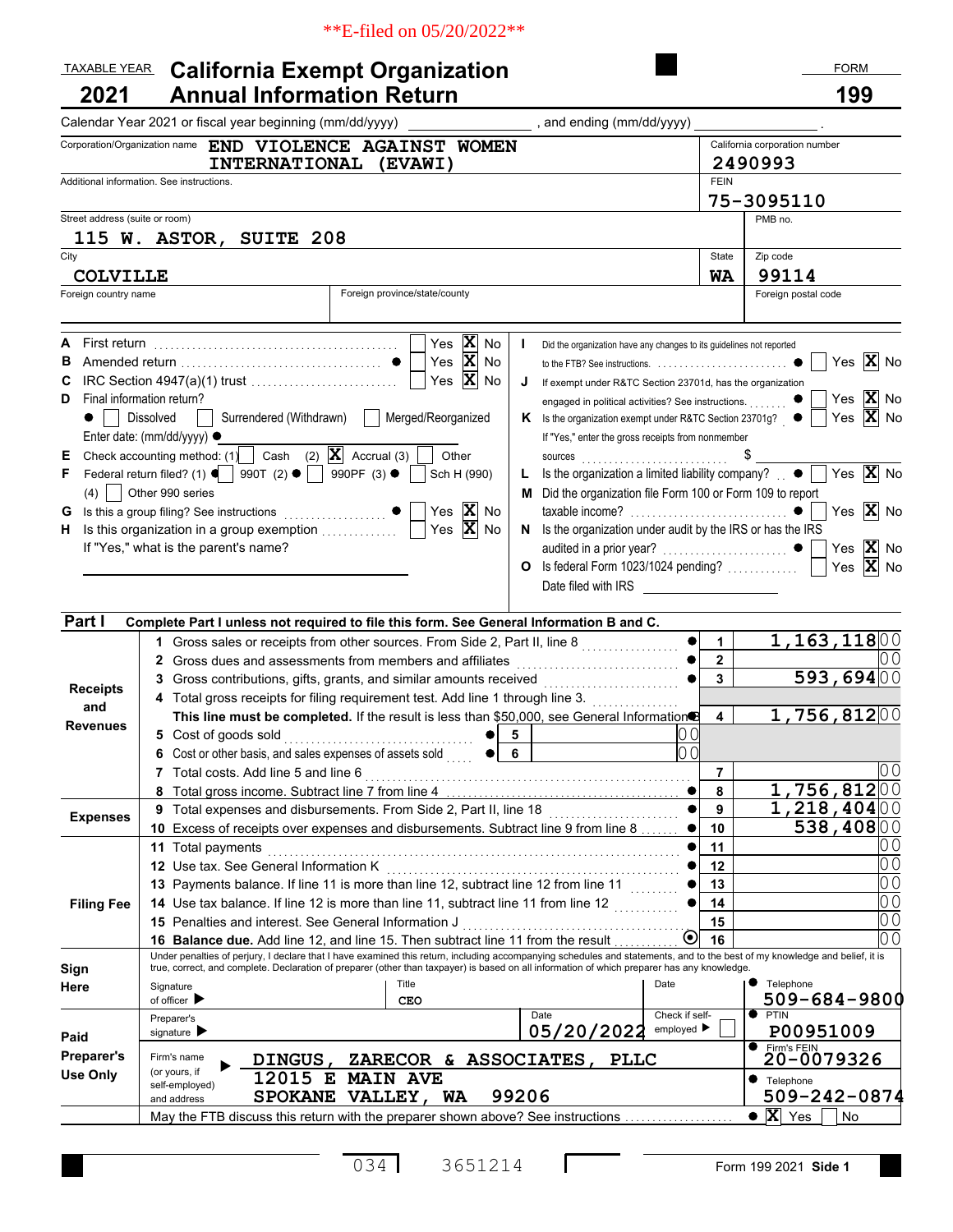| 75-3095110                         |                                               |              |                                                                                                                                                                                 |                |                                                   |             |                     |  |                        |  |
|------------------------------------|-----------------------------------------------|--------------|---------------------------------------------------------------------------------------------------------------------------------------------------------------------------------|----------------|---------------------------------------------------|-------------|---------------------|--|------------------------|--|
| Part II                            |                                               |              | Organizations with gross receipts of more than \$50,000 and private foundations<br>regardless of amount of gross receipts - complete Part II or furnish substitute information. |                |                                                   |             |                     |  |                        |  |
|                                    |                                               |              | Gross sales or receipts from all business activities. See instructions                                                                                                          |                |                                                   |             | 1                   |  | 1,162,51600            |  |
|                                    |                                               | $\mathbf{2}$ | Interest                                                                                                                                                                        |                |                                                   |             | $\mathbf{2}$        |  | 2200                   |  |
| <b>Receipts</b>                    |                                               | 3            | Dividends                                                                                                                                                                       |                |                                                   |             | 3                   |  |                        |  |
| from                               |                                               |              | Gross rents                                                                                                                                                                     |                |                                                   |             | 4                   |  | 0 <sub>0</sub>         |  |
| <b>Other</b>                       |                                               |              | Gross royalties                                                                                                                                                                 |                |                                                   |             | 5                   |  | 0 <sub>0</sub>         |  |
|                                    |                                               |              | Gross amount received from sale of assets (See instructions)                                                                                                                    |                |                                                   |             | 6                   |  |                        |  |
| <b>Sources</b>                     |                                               |              |                                                                                                                                                                                 | $\overline{7}$ |                                                   | 58000       |                     |  |                        |  |
|                                    |                                               |              | Other income. Attach schedule                                                                                                                                                   |                |                                                   | 1,163,11800 |                     |  |                        |  |
|                                    |                                               | 8            | Total gross sales or receipts from other sources. Add line 1 through line 7. Enter here and on Side 1, Part I, line 1                                                           |                |                                                   |             | 8                   |  |                        |  |
|                                    |                                               | 9            | Contributions, gifts, grants, and similar amounts paid. Attach schedule SEE STATEMENT 2                                                                                         |                |                                                   |             | 9                   |  | 130,84400              |  |
|                                    |                                               | 10           | Disbursements to or for members                                                                                                                                                 |                |                                                   |             | 10                  |  |                        |  |
|                                    |                                               | 11           | Compensation of officers, directors, and trustees. Attach schedule $\begin{array}{cc} \textbf{SEE} & \textbf{STARTEMENT} & 3 \end{array}$                                       |                |                                                   |             | 11                  |  | $145,000$ 00           |  |
|                                    |                                               | 12           | Other salaries and wages                                                                                                                                                        |                |                                                   |             | 12                  |  | 447,08700              |  |
| <b>Expenses</b>                    |                                               |              | 13 Interest                                                                                                                                                                     |                |                                                   |             | 13                  |  |                        |  |
| and                                |                                               |              | 14 Taxes                                                                                                                                                                        |                |                                                   |             | 14                  |  |                        |  |
| Disburse-                          |                                               |              | 15 Rents                                                                                                                                                                        |                |                                                   |             | 15                  |  | 14,68300               |  |
| ments                              |                                               |              | 16 Depreciation and depletion (See instructions)                                                                                                                                |                |                                                   |             | 16                  |  |                        |  |
|                                    |                                               |              | 17 Other expenses and disbursements. Attach schedule                                                                                                                            |                | SEE STATEMENT 4                                   |             | 17                  |  | 480,79000              |  |
|                                    |                                               |              | 18 Total expenses and disbursements. Add line 9 through line 17. Enter here and on Side 1, Part I, line 9                                                                       |                |                                                   |             | 18                  |  | 1,218,40400            |  |
| <b>Schedule L</b>                  |                                               |              | <b>Balance Sheet</b>                                                                                                                                                            |                | Beginning of taxable year                         |             | End of taxable year |  |                        |  |
| <b>Assets</b>                      |                                               |              |                                                                                                                                                                                 | (a)            | (b)                                               | (c)         |                     |  | (d)                    |  |
| 1 Cash                             |                                               |              |                                                                                                                                                                                 |                | 370,475                                           |             |                     |  | 600,209                |  |
|                                    |                                               |              | 2 Net accounts receivable<br>.                                                                                                                                                  |                | 182,490                                           |             |                     |  | 38,764                 |  |
|                                    |                                               |              | 3 Net notes receivable.                                                                                                                                                         |                |                                                   |             |                     |  |                        |  |
| 4                                  |                                               |              | Inventories                                                                                                                                                                     |                |                                                   |             |                     |  |                        |  |
| 5                                  | Federal and state                             |              |                                                                                                                                                                                 |                | 990,321                                           |             |                     |  | 1,547,422              |  |
|                                    |                                               |              | Investments in other bonds<br>                                                                                                                                                  |                |                                                   |             |                     |  |                        |  |
|                                    |                                               |              |                                                                                                                                                                                 |                |                                                   |             |                     |  |                        |  |
| 8                                  | Mortgage loans                                |              |                                                                                                                                                                                 |                |                                                   |             |                     |  |                        |  |
| 9                                  | Other investments.<br>Attach schedule         |              |                                                                                                                                                                                 |                |                                                   |             |                     |  |                        |  |
|                                    |                                               |              | 10 a Depreciable assets                                                                                                                                                         |                |                                                   |             |                     |  |                        |  |
|                                    |                                               |              | <b>b</b> Less accumulated depreciation <i>minimal</i>                                                                                                                           |                |                                                   |             |                     |  |                        |  |
| 11 Land                            |                                               |              |                                                                                                                                                                                 |                |                                                   |             |                     |  |                        |  |
| 12 Other assets.                   |                                               |              |                                                                                                                                                                                 |                | 93,933                                            |             |                     |  |                        |  |
| 13 Total assets                    |                                               |              |                                                                                                                                                                                 |                | 1,637,219                                         |             |                     |  | 2,261                  |  |
|                                    |                                               |              | Liabilities and net worth                                                                                                                                                       |                |                                                   |             |                     |  |                        |  |
| 14 Accounts payable                |                                               |              |                                                                                                                                                                                 |                | 98,700                                            |             |                     |  | 65,632                 |  |
|                                    |                                               |              | 15 Contributions, gifts, or grants payable                                                                                                                                      |                |                                                   |             |                     |  |                        |  |
|                                    |                                               |              | 16 Bonds and notes payable                                                                                                                                                      |                |                                                   |             |                     |  |                        |  |
|                                    |                                               |              | 17 Mortgages payable                                                                                                                                                            |                |                                                   |             |                     |  |                        |  |
| 18 Other liabilities.              |                                               |              | Ourer maplitudes.<br>Attach schedule<br>Contract the contract of the STMT 7                                                                                                     |                | $\overline{294,696}$                              |             |                     |  | 356, 351               |  |
|                                    |                                               |              | <b>19</b> Capital stock or principal fund                                                                                                                                       |                |                                                   |             |                     |  |                        |  |
|                                    |                                               |              | 20 Paid-in or capital surplus.                                                                                                                                                  |                |                                                   |             |                     |  |                        |  |
|                                    |                                               |              | 21 Retained earnings or income fund<br>                                                                                                                                         |                | , 243, 823                                        |             |                     |  | 1,839,332              |  |
|                                    | 637,219<br>22 Total liabilities and net worth |              |                                                                                                                                                                                 |                |                                                   |             |                     |  | $\overline{2}$<br>,261 |  |
|                                    |                                               |              | Schedule M-1 Reconciliation of income per books with income per return                                                                                                          |                |                                                   |             |                     |  |                        |  |
|                                    |                                               |              | Do not complete this schedule if the amount on Schedule L, line 13, column (d), is less than \$50,000.                                                                          |                |                                                   |             |                     |  |                        |  |
|                                    |                                               |              | 1 Net income per books                                                                                                                                                          | lo.            | $595,509$ 7<br>Income recorded on books this year |             |                     |  |                        |  |
|                                    |                                               |              | 2 Federal income tax                                                                                                                                                            |                | not included in this return. Attach               |             |                     |  |                        |  |
|                                    |                                               |              | 3 Excess of capital losses over capital gains                                                                                                                                   |                | schedule SEE STMT 8                               |             |                     |  | 57,101                 |  |
|                                    |                                               |              | 4 Income not recorded on books this year.                                                                                                                                       |                | 8<br>Deductions in this return not charged        |             |                     |  |                        |  |
|                                    |                                               |              |                                                                                                                                                                                 | $\bullet$      | against book income this year.                    |             |                     |  |                        |  |
|                                    |                                               |              | 5 Expenses recorded on books this year                                                                                                                                          |                |                                                   |             |                     |  |                        |  |
|                                    |                                               |              | not deducted in this return.                                                                                                                                                    |                | Total. Add line 7 and line 8<br>9                 |             |                     |  | 57,101                 |  |
|                                    |                                               |              | Attach schedule                                                                                                                                                                 | <b>IO</b>      | Net income per return.<br>10                      |             |                     |  |                        |  |
| 6 Total. Add line 1 through line 5 |                                               |              |                                                                                                                                                                                 |                | 595,509<br>Subtract line 9 from line 6            |             |                     |  |                        |  |

**END VIOLENCE AGAINST WOMEN**

034 3652214

 $\Gamma$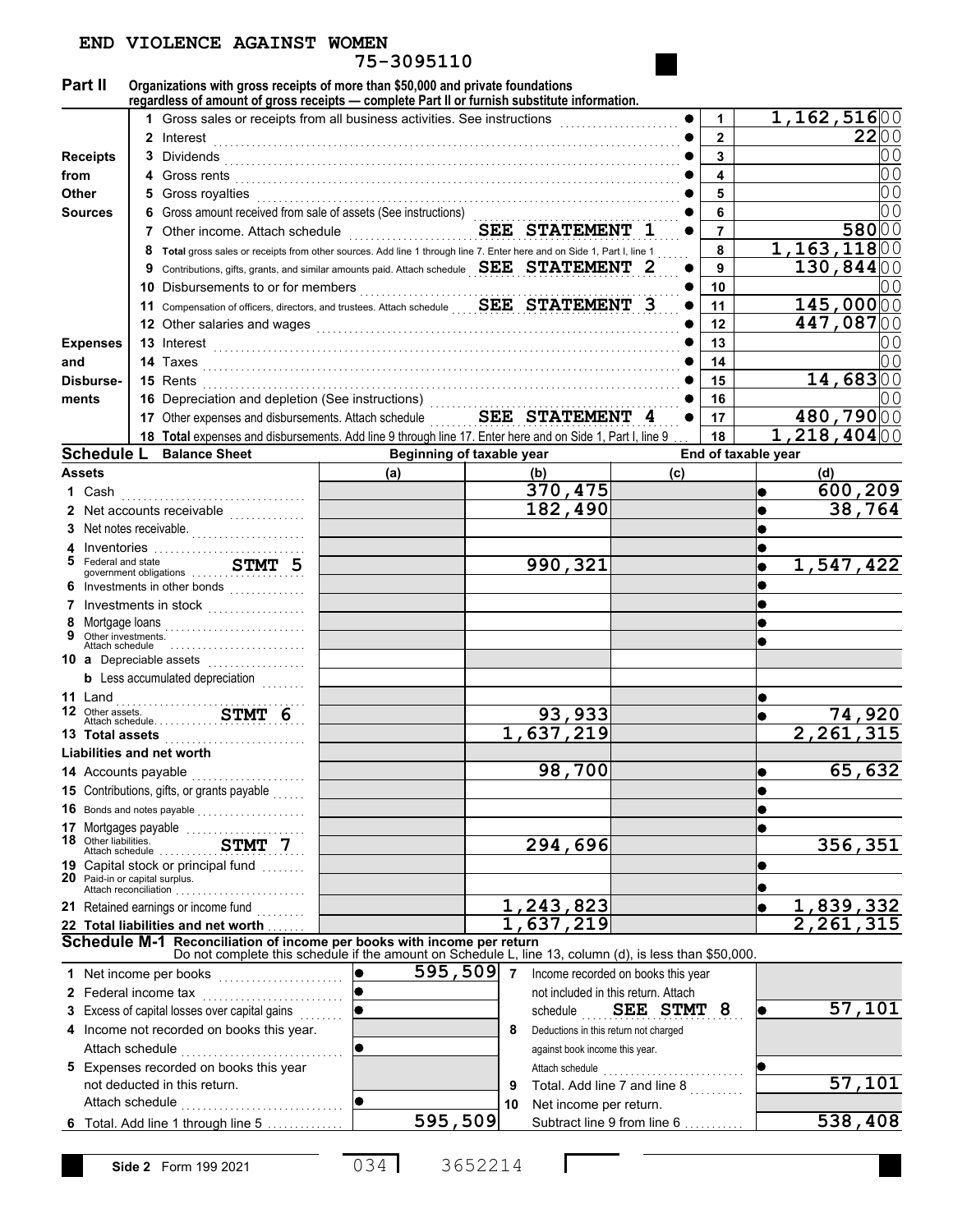## **Schedule of Contributors Schedule B**

 **Attach to Form 990 or Form 990-PF. Go to** *www.irs.gov/Form990* **for the latest information.** OMB No. 1545-0047

# **Employer identification number**

Nam

### **End Violence Against Women**

**International (EVAWI) 75-3095110**

**Organization type** (check one):

| Filers of:         | Section:                                                                           |
|--------------------|------------------------------------------------------------------------------------|
| Form 990 or 990-EZ | $ \mathbf{X} $ 501(c)( <b>3</b> ) (enter number) organization                      |
|                    | $4947(a)(1)$ nonexempt charitable trust <b>not</b> treated as a private foundation |
|                    | 527 political organization                                                         |
| Form 990-PF        | $501(c)(3)$ exempt private foundation                                              |
|                    | 4947(a)(1) nonexempt charitable trust treated as a private foundation              |
|                    | 501(c)(3) taxable private foundation                                               |
|                    |                                                                                    |

Check if your organization is covered by the **General Rule** or a **Special Rule. Note:** Only a section 501(c)(7), (8), or (10) organization can check boxes for both the General Rule and a Special Rule. See instructions.

#### **General Rule**

 $\bm{X}$  For an organization filing Form 990, 990-EZ, or 990-PF that received, during the year, contributions totaling \$5,000 or more (in money or property) from any one contributor. Complete Parts I and II. See instructions for determining a contributor's total contributions.

#### **Special Rules**

For an organization described in section 501(c)(3) filing Form 990 or 990-EZ that met the 33<sup>1</sup>/3% support test of the regulations under sections 509(a)(1) and 170(b)(1)(A)(vi), that checked Schedule A (Form 990), Part II, line 13, 16a, or 16b, and that received from any one contributor, during the year, total contributions of the greater of **(1)** \$5,000; or **(2)** 2% of the amount on (i) Form 990, Part VIII, line 1h; or (ii) Form 990-EZ, line 1. Complete Parts I and II.

literary, or educational purposes, or for the prevention of cruelty to children or animals. Complete Parts I (entering For an organization described in section 501(c)(7), (8), or (10) filing Form 990 or 990-EZ that received from any one contributor, during the year, total contributions of more than \$1,000 *exclusively* for religious, charitable, scientific, "N/A" in column (b) instead of the contributor name and address), II, and III.

For an organization described in section 501(c)(7), (8), or (10) filing Form 990 or 990-EZ that received from any one contributor, during the year, contributions *exclusively* for religious, charitable, etc., purposes, but no such contributions totaled more than \$1,000. If this box is checked, enter here the total contributions that were received during the year for an *exclusively* religious, charitable, etc., purpose. Don't complete any of the parts unless the **General Rule** applies to this organization because it received *nonexclusively* religious, charitable, etc., contributions totaling \$5,000 or more during the year  $\ldots$   $\ldots$   $\ldots$   $\ldots$   $\ldots$   $\ldots$   $\ldots$   $\ldots$   $\ldots$   $\ldots$   $\ldots$   $\ldots$   $\ldots$ 

**must** answer "No" on Part IV, line 2, of its Form 990; or check the box on line H of its Form 990-EZ or on its Form 990-PF, Part I, line 2, to certify that it doesn't meet the filing requirements of Schedule B (Form 990). **Caution:** An organization that isn't covered by the General Rule and/or the Special Rules doesn't file Schedule B (Form 990), but it

**For Paperwork Reduction Act Notice, see the instructions for Form 990, 990-EZ, or 990-PF.**



Department of the Treasury

**(Form 990)**

Internal Revenue Service

|  |  | e of the organization |  |
|--|--|-----------------------|--|
|  |  |                       |  |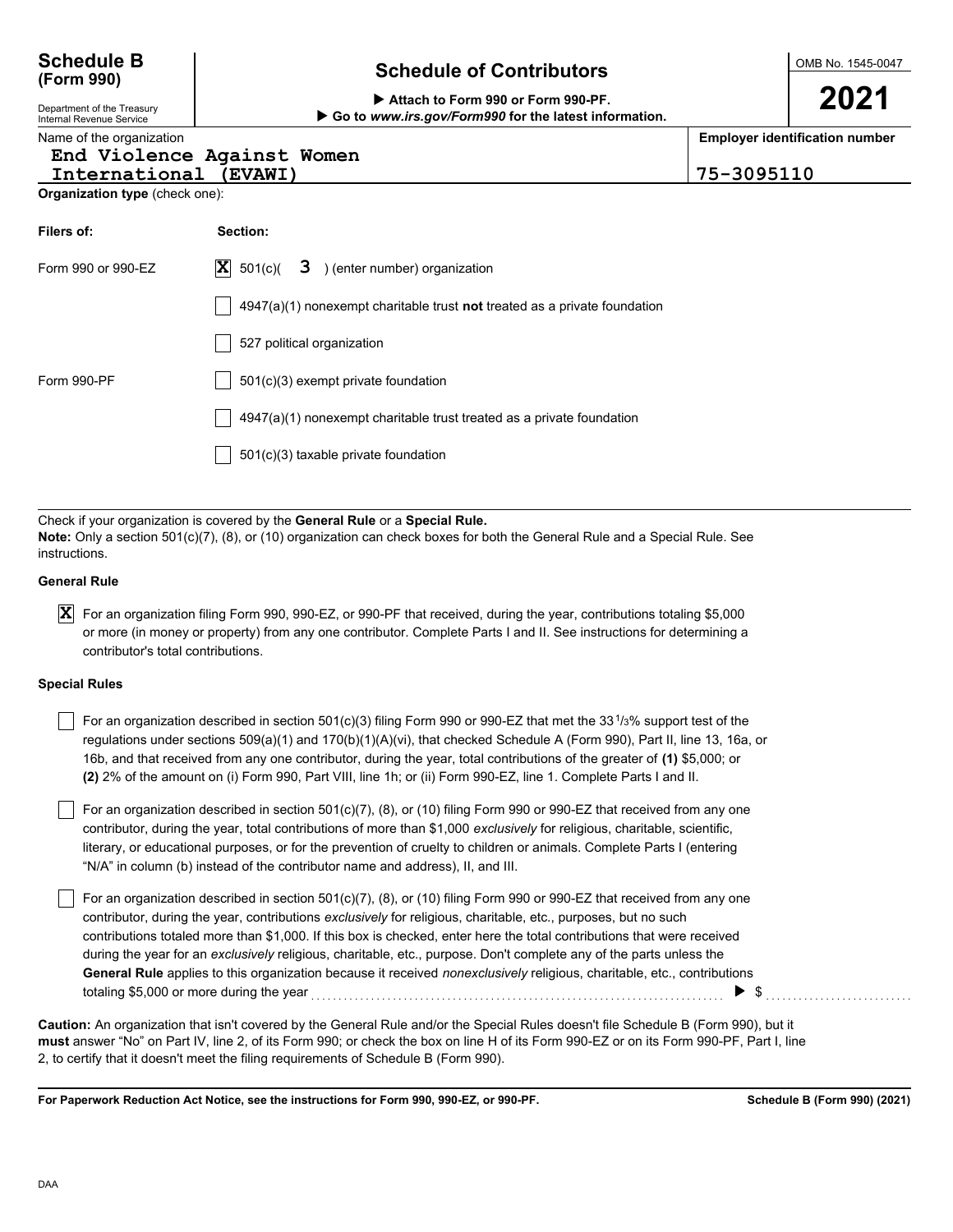|                | Schedule B (Form 990) (2021)<br>Name of organization<br>End Violence Against Women             |                                   | Page 1 of 2<br>Page 2<br><b>Employer identification number</b><br>75-3095110                 |
|----------------|------------------------------------------------------------------------------------------------|-----------------------------------|----------------------------------------------------------------------------------------------|
| Part I         | Contributors (see instructions). Use duplicate copies of Part I if additional space is needed. |                                   |                                                                                              |
| (a)<br>No.     | (b)<br>Name, address, and ZIP + 4                                                              | (c)<br><b>Total contributions</b> | (d)<br>Type of contribution                                                                  |
| $\mathbf{1}$   | Sorenson Legacy Foundation<br>6900 South 900 East, #230<br>Midvale<br><b>UT 84047</b>          | 20,000<br>\$                      | Χ<br>Person<br>Payroll<br>Noncash<br>(Complete Part II for<br>noncash contributions.)        |
| (a)            | (b)                                                                                            | (c)                               | (d)                                                                                          |
| No.            | Name, address, and ZIP + 4                                                                     | <b>Total contributions</b>        | Type of contribution                                                                         |
| $2_{}$         | US Small Business Administration<br>409 Third Street SW<br>DC 20024<br>Washington              | 49,602<br>\$                      | X<br>Person<br>Payroll<br>Noncash<br>(Complete Part II for<br>noncash contributions.)        |
| (a)<br>No.     | (b)<br>Name, address, and ZIP + 4                                                              | (c)<br><b>Total contributions</b> | (d)<br>Type of contribution                                                                  |
| 3 <sub>1</sub> | US Department of Justice<br>950 Pennsylvania Avenue NW<br>DC 20530<br>Washington               | 412,852<br>\$                     | Χ<br>Person<br>Payroll<br>Noncash<br>(Complete Part II for<br>noncash contributions.)        |
| (a)<br>No.     | (b)<br>Name, address, and ZIP + 4                                                              | (c)<br><b>Total contributions</b> | (d)<br>Type of contribution                                                                  |
| $\overline{4}$ | Williamsen Family Foundation<br>501 Silverside Rd<br>Wilmington<br>DE 19809                    | 5,000                             | X<br>Person<br>Payroll<br>Noncash<br>(Complete Part II for<br>noncash contributions.)        |
| (a)            | (b)                                                                                            | (c)                               | (d)                                                                                          |
| No.            | Name, address, and ZIP + 4                                                                     | <b>Total contributions</b>        | Type of contribution                                                                         |
| 5 <sub>1</sub> | Lyft<br>185 Berry St 5000<br>CA 94107<br>San Francisco                                         | 10,000<br>\$                      | X<br>Person<br>Payroll<br><b>Noncash</b><br>(Complete Part II for<br>noncash contributions.) |
| (a)<br>No.     | (b)<br>Name, address, and ZIP + 4                                                              | (c)<br><b>Total contributions</b> | (d)<br>Type of contribution                                                                  |
| 6 <sub>1</sub> | Mike Rondini<br>3401 Arapahoe Ave, #207<br>Boulder<br>CO 80303                                 | 10,000<br>\$                      | X<br>Person<br>Payroll<br>Noncash<br>(Complete Part II for<br>noncash contributions.)        |

**Schedule B (Form 990) (2021)**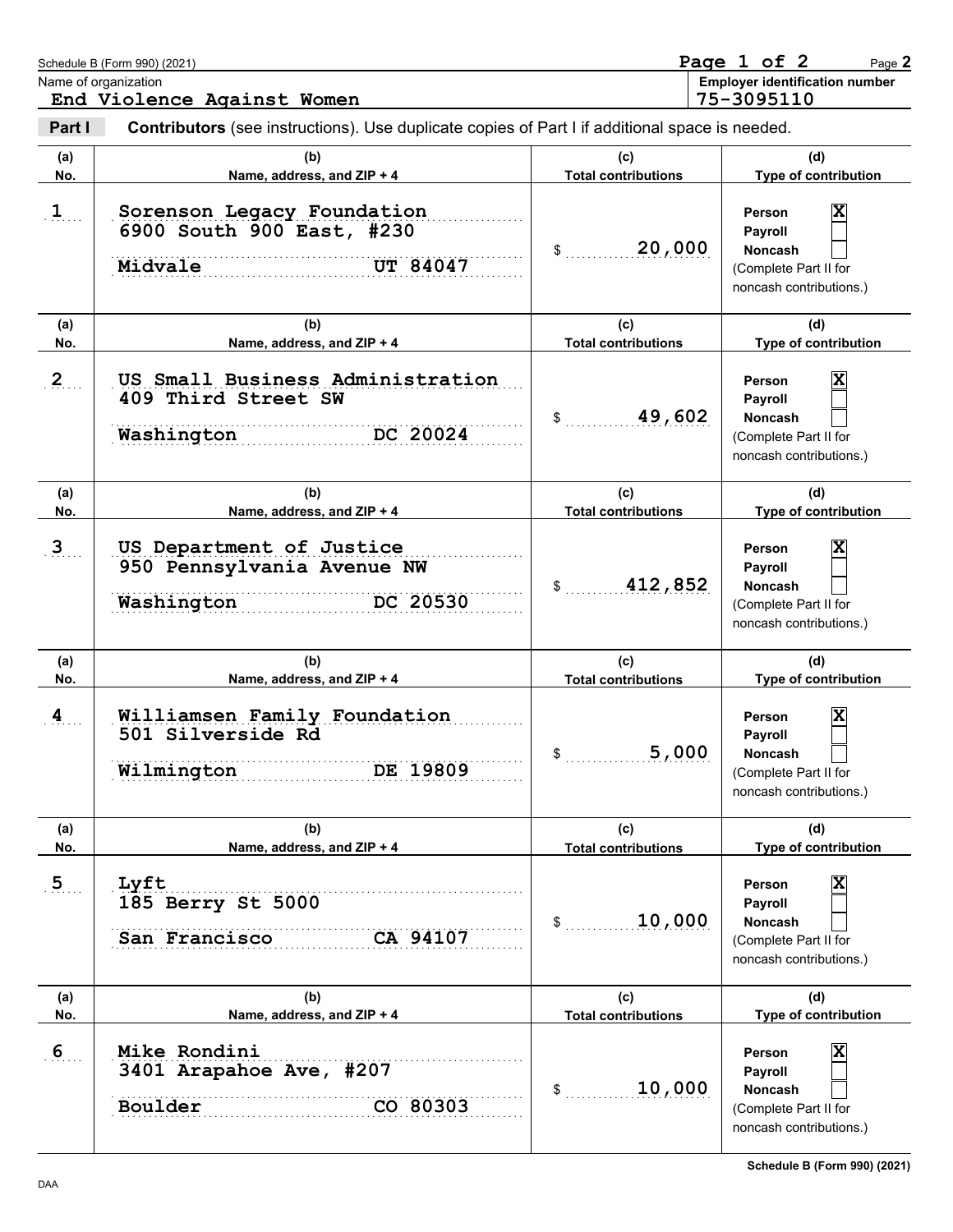|                | Schedule B (Form 990) (2021)<br>Name of organization<br>End Violence Against Women             |                                   | Page 2 of 2<br>Page 2<br><b>Employer identification number</b><br>75-3095110                 |
|----------------|------------------------------------------------------------------------------------------------|-----------------------------------|----------------------------------------------------------------------------------------------|
| Part I         | Contributors (see instructions). Use duplicate copies of Part I if additional space is needed. |                                   |                                                                                              |
| (a)<br>No.     | (b)<br>Name, address, and ZIP + 4                                                              | (C)<br><b>Total contributions</b> | (d)<br>Type of contribution                                                                  |
| 7 <sub>1</sub> | American Bar Endowment (ABE)<br>321 N Clark St, Ste 1400<br>IL 60056<br>Chicago                | 20,000<br>\$                      | X<br>Person<br>Payroll<br><b>Noncash</b><br>(Complete Part II for<br>noncash contributions.) |
| (a)<br>No.     | (b)<br>Name, address, and ZIP + 4                                                              | (c)<br><b>Total contributions</b> | (d)<br>Type of contribution                                                                  |
| $\mathbf{8}$   | Jennifer LaCoss<br>2818 Whisper Path St<br>TX 78230<br>San Antonio                             | 5,071<br>\$                       | X<br>Person<br>Payroll<br><b>Noncash</b><br>(Complete Part II for<br>noncash contributions.) |
| (a)<br>No.     | (b)<br>Name, address, and ZIP + 4                                                              | (c)<br><b>Total contributions</b> | (d)<br>Type of contribution                                                                  |
|                |                                                                                                | $\,$                              | Person<br>Payroll<br><b>Noncash</b><br>(Complete Part II for<br>noncash contributions.)      |
| (a)<br>No.     | (b)<br>Name, address, and ZIP + 4                                                              | (c)<br><b>Total contributions</b> | (d)<br>Type of contribution                                                                  |
|                |                                                                                                | D.                                | Person<br>Payroll<br><b>Noncash</b><br>(Complete Part II for<br>noncash contributions.)      |
| (a)<br>No.     | (b)<br>Name, address, and ZIP + 4                                                              | (c)<br><b>Total contributions</b> | (d)<br>Type of contribution                                                                  |
|                |                                                                                                | \$                                | Person<br>Payroll<br>Noncash<br>(Complete Part II for<br>noncash contributions.)             |
| (a)<br>No.     | (b)<br>Name, address, and ZIP + 4                                                              | (c)<br><b>Total contributions</b> | (d)<br>Type of contribution                                                                  |
|                |                                                                                                | \$                                | Person<br>Payroll<br>Noncash<br>(Complete Part II for<br>noncash contributions.)             |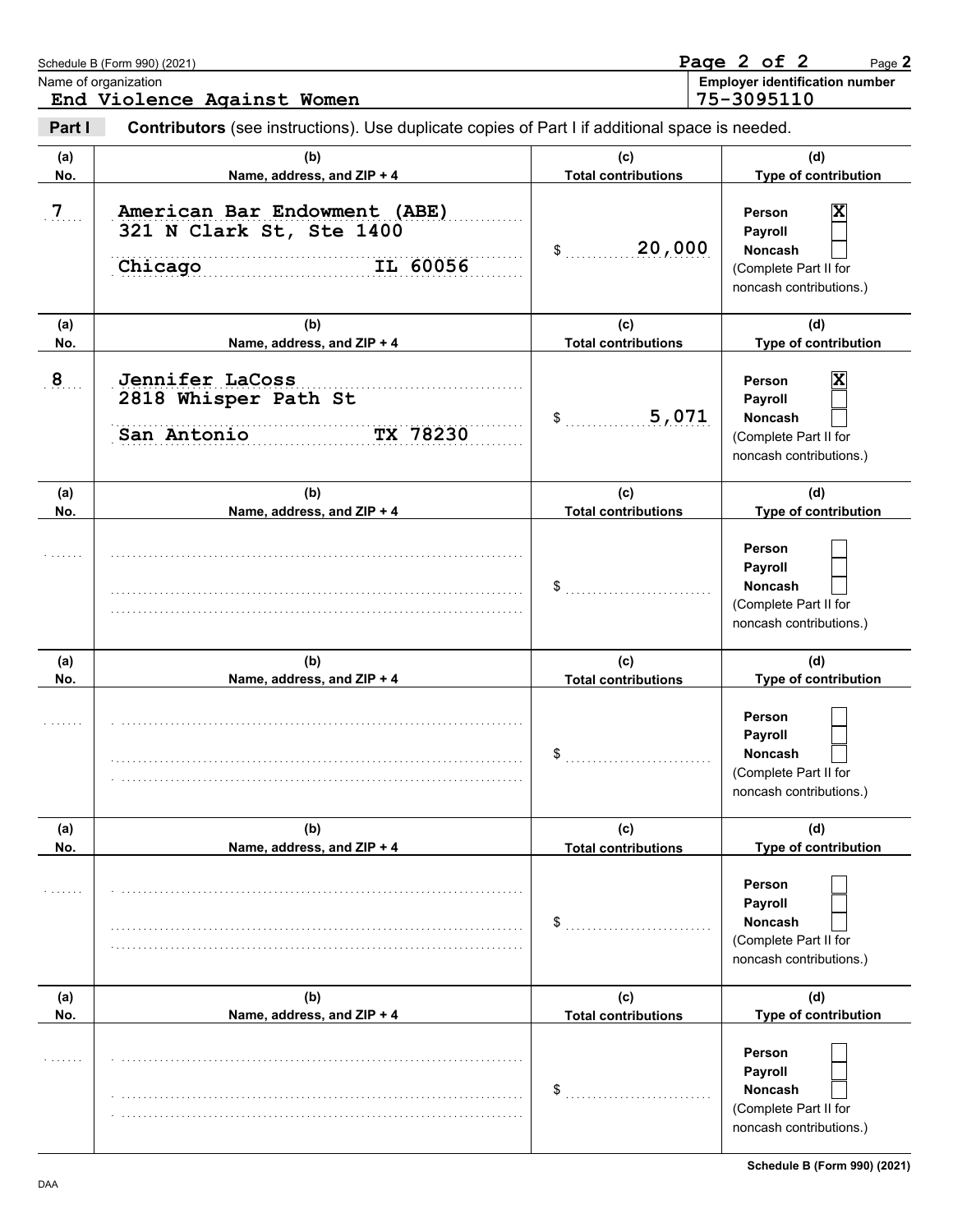## 75-3095110 **California Statements**

## **Statement 1 - Form 199, Part II, Line 7 - Other Income**

| <b>Description</b> | Amount |
|--------------------|--------|
| Credit card points | 580    |
| Total              | 586    |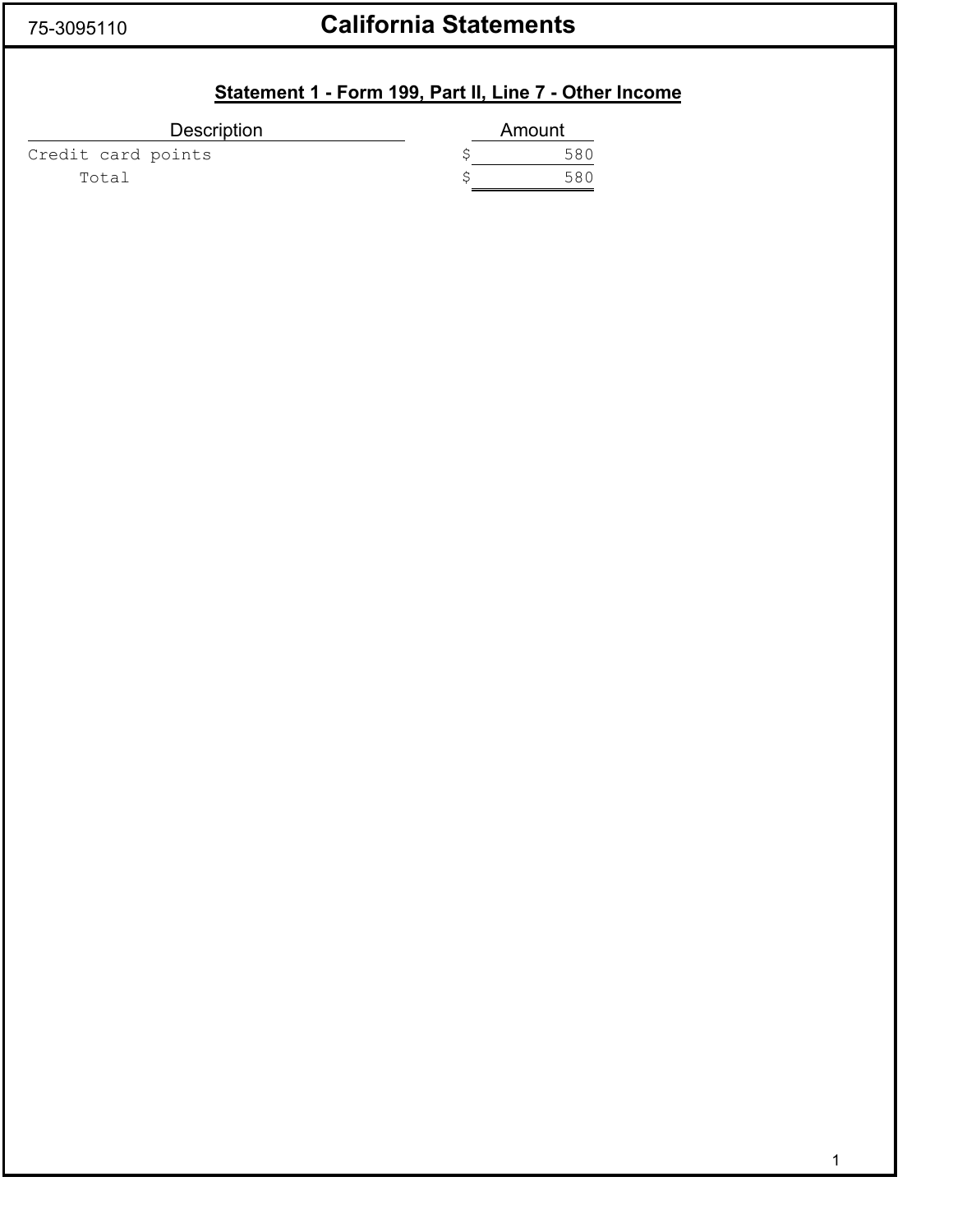### 75-3095110

## **California Statements**

|              |                     |                   | Statement 2 - Form 199, Part II, Line 9 - Contributions, Gifts, Grants, and Similar | <b>Amounts</b>               |                           |                           |                             |             |                                  |                        |
|--------------|---------------------|-------------------|-------------------------------------------------------------------------------------|------------------------------|---------------------------|---------------------------|-----------------------------|-------------|----------------------------------|------------------------|
| <b>PSA</b>   | Class               |                   | Name                                                                                |                              | Address                   |                           | City                        | State       | Zip                              |                        |
| Relationship |                     | <b>Status</b>     | Purpose                                                                             | Amount                       |                           | <b>FMV</b><br>Explanation | <b>Book Value</b><br>Amount |             | <b>Book Value</b><br>Explanation | Date                   |
| $\mathbf{1}$ |                     | World Two Systems |                                                                                     | PO Box 471                   |                           | Grantham                  |                             | $_{\rm NH}$ | 03753                            |                        |
| $\mathbf{1}$ |                     | Zapdot, Inc.      | Virtual Practicum                                                                   | 47,844<br>36 Larrobee Street |                           | Melrose                   |                             | МA          | 02176                            |                        |
| $1\,$        |                     | EBinRA, Inc.      | Virtual Practicum                                                                   | 68,000                       | 300 Carnegie Ctr, Ste 150 | Princeton                 |                             | ΝJ          | 08540                            |                        |
|              | 1 Subtotal          |                   | Seek Then Speak App                                                                 | 15,000                       |                           |                           |                             |             |                                  |                        |
|              |                     |                   |                                                                                     | 130,844<br>Ŝ                 |                           |                           |                             |             |                                  |                        |
|              | Total               |                   |                                                                                     | 130,844                      |                           |                           |                             |             |                                  |                        |
|              |                     |                   |                                                                                     |                              |                           |                           |                             |             |                                  |                        |
|              |                     |                   |                                                                                     |                              |                           |                           |                             |             |                                  |                        |
|              |                     |                   | Statement 3 - Form 199, Part II, Line 11 - Officer Compensation                     |                              |                           |                           |                             |             |                                  |                        |
|              |                     | Name              |                                                                                     | <b>Address</b>               |                           |                           |                             |             |                                  |                        |
|              |                     | City              | <b>State</b>                                                                        | Zip                          |                           | Title                     |                             | Avg<br>Hrs  |                                  | Compensation<br>Amount |
|              | Ann Burdges         |                   | 115 W. Astor, Suite 208                                                             |                              |                           |                           |                             |             |                                  |                        |
|              |                     | Colville          | WA                                                                                  | 99114                        | President                 |                           |                             |             | 4.40                             |                        |
|              | Aurelia Sands Belle |                   | 115 W. Astor, Suite 208                                                             |                              |                           |                           |                             |             |                                  |                        |
|              |                     | Colville          | WA                                                                                  | 99114                        | Vice President            |                           |                             |             | 1.90                             |                        |
|              | Catherine Johnson   | Colville          | 115 W. Astor, Suite 208                                                             | 99114                        |                           |                           |                             |             | 1.20                             |                        |
|              | Stacey Mitchell     |                   | WΑ<br>115 W. Astor, Suite 208                                                       |                              | Secretary                 |                           |                             |             |                                  |                        |
|              |                     | Colville          | WA                                                                                  | 99114                        | Treasurer                 |                           |                             |             | 1.60                             |                        |
|              | Diana Faugno        |                   | 115 W. Astor, Suite 208                                                             |                              |                           |                           |                             |             |                                  |                        |
|              |                     | Colville          | WA                                                                                  | 99114                        | Director                  |                           |                             |             | 3.20                             |                        |
| Varsha N     |                     |                   | 115 W. Astor, Suite 208                                                             |                              |                           |                           |                             |             |                                  |                        |
|              |                     | Colville          | WΑ                                                                                  | 99114                        | Director                  |                           |                             |             | 2.00                             |                        |
|              | Elizabeth Donegan   |                   | 115 W. Astor, Suite 208                                                             |                              |                           |                           |                             |             |                                  |                        |
|              |                     | Colville          | WA                                                                                  | 99114                        | Director                  |                           |                             |             | 1.20                             |                        |
|              | Pete Lewis          |                   | 115 W. Astor, Suite 208                                                             |                              |                           |                           |                             |             |                                  |                        |
|              |                     | Colville          | WΑ                                                                                  | 99114                        | Director                  |                           |                             |             | 1.10                             |                        |
|              | Richard Mankewich   |                   | 115 W. Astor, Suite 208                                                             |                              |                           |                           |                             |             |                                  |                        |
|              |                     | Colville          | WA                                                                                  | 99114                        | Director                  |                           |                             |             | 2.20                             |                        |
|              | Jenny LaCoss        |                   | 115 W. Astor, Suite 208                                                             |                              |                           |                           |                             |             |                                  |                        |
|              |                     | Colville          | WΑ                                                                                  | 99114                        | Director                  |                           |                             |             | 0.70                             |                        |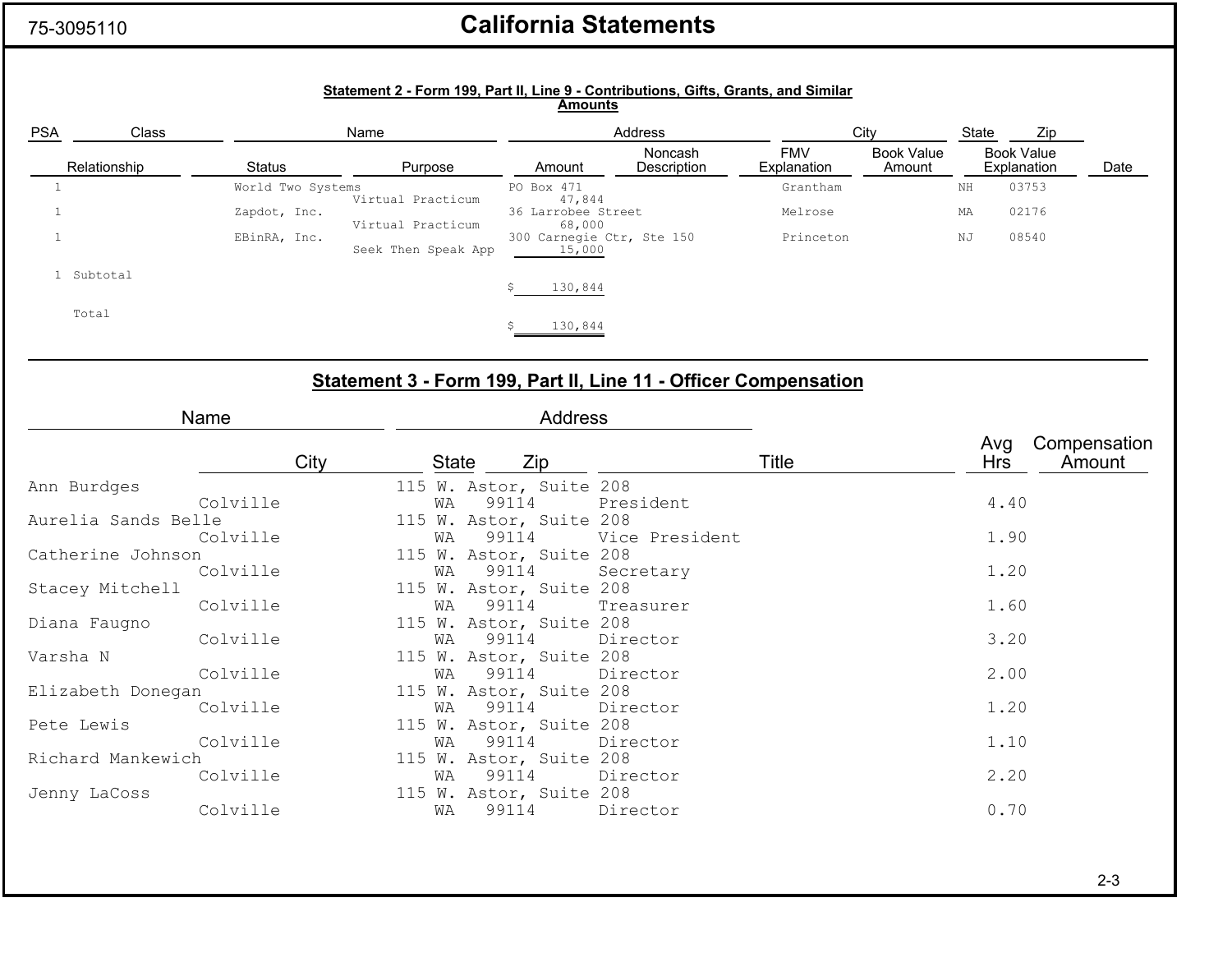### 75-3095110

## **California Statements**

## **Statement 3 - Form 199, Part II, Line 11 - Officer Compensation (continued)**

| Name               |          |              |                         | <b>Address</b> |          |       |            |                        |
|--------------------|----------|--------------|-------------------------|----------------|----------|-------|------------|------------------------|
|                    | City     | <b>State</b> | Zip                     |                |          | Title | Avg<br>Hrs | Compensation<br>Amount |
| Craig Swaisgood    |          |              | 115 W. Astor, Suite 208 |                |          |       |            |                        |
|                    | Colville | WA           | 99114                   |                | Director |       | 0.40       |                        |
| Carol Olson        |          |              | 115 W. Astor, Suite 208 |                |          |       |            |                        |
|                    | Colville | WA           | 99114                   |                | Director |       | 0.70       |                        |
| Samantha Gwinn     |          |              | 115 W. Astor, Suite 208 |                |          |       |            |                        |
|                    | Colville | WA           | 99114                   |                | Director |       | 0.50       |                        |
| Joanne Archambault |          |              | 115 W. Astor, Suite 208 |                |          |       |            |                        |
|                    | Colville | WΑ           | 99114                   |                | CEO      |       | 40.00      | 145,000                |
| Total              |          |              |                         |                |          |       |            | 145,000                |